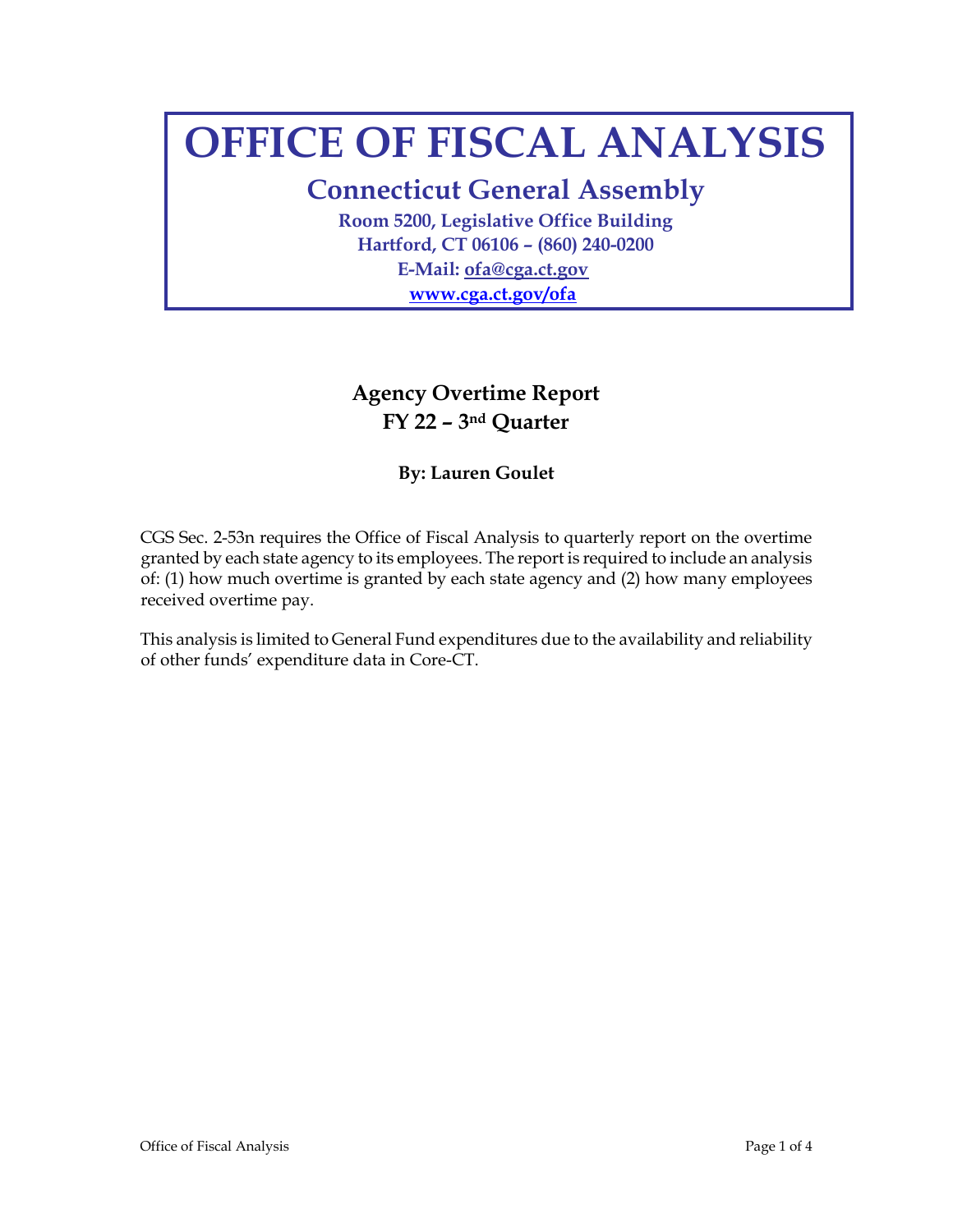#### **Summary**

Through the third quarter of FY 22, the state expended approximately \$206.6 million in General Fund overtime payments, approximately \$20.4 million (11%) more than the same period last fiscal year.<sup>1</sup>

Five agencies account for over 92% of General Fund overtime expenditures in both fiscal years: Department of Correction (DOC), Department of Mental Health and Addiction Services (DMHAS), Department of Developmental Services (DDS), Department of Emergency Services and Public Protection (DESPP), and Department of Children and Families (DCF).



#### **General Fund Overtime Expenditures: FY 22 – FY 21**

<sup>1</sup> *Source*: Core-CT General Ledger as of March 31, 2022.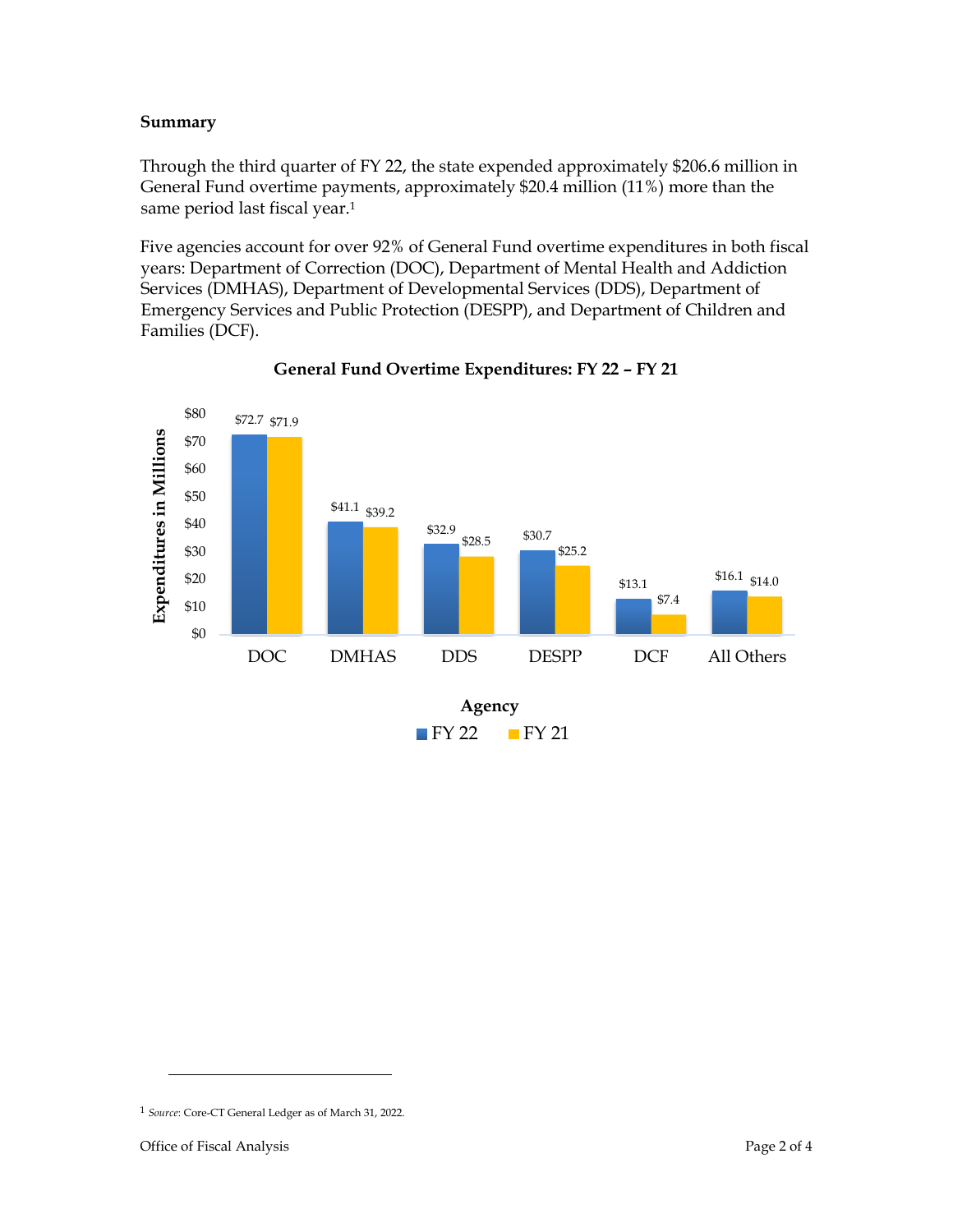| Agency                                            | <b>FY22</b> | <b>FY 21</b> | Difference |            |  |
|---------------------------------------------------|-------------|--------------|------------|------------|--|
|                                                   | Overtime \$ | Overtime \$  | \$         | $%$ Change |  |
| Department of Correction                          | 72,733,264  | 71,930,925   | 802,339    | 1.1%       |  |
| Department of Mental Heath and Addiction Services | 41,065,510  | 39,169,866   | 1,895,644  | 4.8%       |  |
| Department of Developmental Services              | 32,871,149  | 28,532,630   | 4,338,519  | 15.2%      |  |
| Dept of Emergency Services and Public Protection  | 30,729,378  | 25,179,071   | 5,550,307  | 22.0%      |  |
| Department of Children and Families               | 13,089,715  | 7,394,869    | 5,694,846  | 77.0%      |  |
| Department of Social Services                     | 4,676,316   | 4,352,242    | 324,074    | 7.4%       |  |
| <b>UConn Health Center</b>                        | 3,420,105   | 3,012,166    | 407,939    | 13.5%      |  |
| Department of Veterans' Affairs                   | 1,370,201   | 1,600,428    | (230, 227) | $-14.4%$   |  |
| Judicial Department                               | 1,303,427   | 956,056      | 347,372    | 36.3%      |  |
| State Department of Education                     | 1,167,872   | 645,512      | 522,360    | 80.9%      |  |
| Department of Environmental Protection            | 1,099,996   | 999,610      | 100,387    | 10.0%      |  |
| Board of Regents                                  | 717,263     | 503,973      | 213,290    | 42.3%      |  |
| Legislative Management                            | 658,536     | 398,044      | 260,492    | 65.4%      |  |
| Office of the Chief Medical Examiner              | 428,383     | 338,947      | 89,436     | 26.4%      |  |
| Department of Public Health                       | 363,073     | 334,487      | 28,586     | 8.5%       |  |
| Department of Labor                               | 245,379     | 125,118      | 120,261    | 96.1%      |  |
| Department of Administrative Services             | 180,121     | 141,582      | 38,539     | 27.2%      |  |
| Secretary of the State                            | 88,621      | 32,762       | 55,859     | 170.5%     |  |
| Commission on Human Rights & Opportunities        | 77,253      | 142,182      | (64, 929)  | $-45.7%$   |  |
| Military Department                               | 54,054      | 55,158       | (1,105)    | $-2.0%$    |  |
| Department of Revenue Services                    | 40,194      | 17,778       | 22,416     | 126.1%     |  |
| State Comptroller                                 | 34,107      | 57,432       | (23, 325)  | $-40.6\%$  |  |
| Department of Consumer Protection                 | 33,271      | 40,126       | (6,856)    | $-17.1%$   |  |
| Office of Early Childhood                         | 30,562      | 24,220       | 6,342      | 26.2%      |  |
| Department of Economic & Community Development    | 24,920      | 17,631       | 7,290      | 41.3%      |  |
| Department of Aging and Disability Services       | 24,856      | 23,912       | 944        | 3.9%       |  |
| Department of Agriculture                         | 23,009      | 30,108       | (7,099)    | $-23.6%$   |  |
| Division of Criminal Justice                      | 15,935      | 2,921        | 13,014     | 445.6%     |  |
| Office of Policy & Management                     | 14,698      | 18,163       | (3,466)    | $-19.1%$   |  |
| <b>Attorney General</b>                           | 13,169      | 5,494        | 7,676      | 139.7%     |  |
| Agricultural Experiment Station                   | 3,150       | 1,364        | 1,787      | 131.0%     |  |
| Teachers' Retirement Board                        | 1,801       | 8,673        | (6,872)    | $-79.2%$   |  |
| <b>Elections Enforcement Commission</b>           | 1,462       | 30,750       | (29, 288)  | $-95.2%$   |  |
| Freedom of Information Commission                 | 442         |              | 442        |            |  |
| Connecticut State Library                         | 79          | 827          | (747)      | $-90.4%$   |  |
| Department of Housing                             |             | 34,649       | (34, 649)  | $-100.0\%$ |  |
| Office of Health Strategy                         |             | 892          | (892)      | $-100.0\%$ |  |
| <b>TOTAL</b>                                      | 206,601,272 | 186,160,567  | 20,440,705 | $11.0\%$   |  |

#### **Table 1: General Fund Overtime Expenditures: FY 22 – FY 21<sup>2</sup> , 3**

<sup>2</sup> *Source*: Core-CT General Ledger as of March 31, 2022.

<sup>3</sup> UConn is not included due to their limited use of Core-CT.